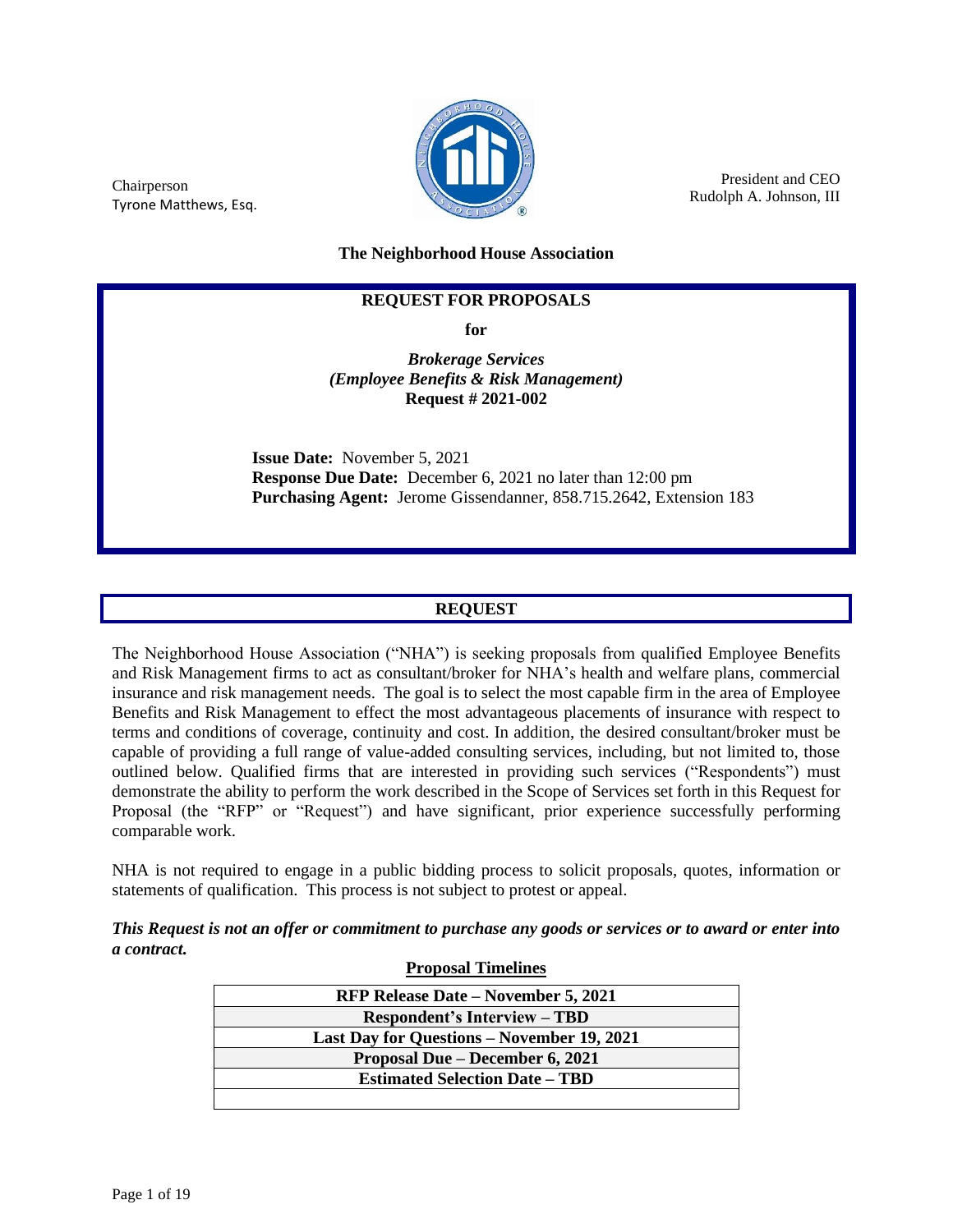### **INFORMATION ON NHA**

NHA is a California nonprofit public benefit corporation and recognized as a  $501(c)(3)$  tax-exempt organization. NHA operates a multi-purpose human service agency that facilitates leadership in communities and assists individuals and families throughout San Diego County. NHA provides services that are designed to improve the quality of life through programs relating to child development, assisting seniors to live on their own, mental health services, housing and rental assistance, and related social services. Established in 1914 as a settlement House to serve the growing immigrant population and incorporated in 1923, NHA programs currently include:

| <b>Head Start</b>                                                     |  | <b>Adult Day Health Care</b>                   |  |
|-----------------------------------------------------------------------|--|------------------------------------------------|--|
| Family Counseling & Coaching Program                                  |  | Project Enable (Mental Health Services)        |  |
| <b>Coordinated HIV Services</b>                                       |  | <b>Senior Services Center</b>                  |  |
| <b>Homework Center</b>                                                |  | <b>Black Infant Health</b>                     |  |
| Inno Visions, Inc. (a social enterprise)                              |  | <b>Nutrition Services</b>                      |  |
| Project In-Reach (case management for                                 |  | Project In-Reach Ministry (case management for |  |
| incarcerated individuals)                                             |  | incarcerated individuals)                      |  |
| Safe Connections (Mental Health short-term intensive case management) |  |                                                |  |

NHA has a corporate policy on equal opportunity contracting. Small, local, disadvantaged, women-owned, and ethnic minority-owned businesses are encouraged to submit responses to this Request.

For additional information, please refer to the NHA website: [www.neighborhoodhouse.org](http://www.neighborhoodhouse.org/)

## **CONFIDENTIALITY**

Respondent may have or may be provided access to NHA's proprietary items or confidential information, including but not limited to: all the information acquired by Respondent for the purpose of developing a response to this Request ("Confidential Information"). Respondent understands and agrees to maintain the confidentiality of NHA's Confidential Information in accordance with this RFP and any separate nondisclosure agreement(s) which expressly references the disclosure(s) between Respondent and NHA. At a minimum, Respondent agrees that it shall not make NHA's Confidential Information available to any third party without the written consent of NHA and that title and ownership of the Confidential Information provided by NHA to Respondent shall remain the exclusive property NHA.

Respondent agrees to immediately notify, in writing, NHA's authorized representative in the event Respondent determines or has reason to suspect a breach of this requirement.

## **SCOPE OF SERVICES FOR THIS REQUEST**

### **DESCRIPTION OF GENERAL SCOPE OF WORK FOR EMPLOYEE BENEFITS**

NHA currently offers a wide array of benefits to approximately 800 of its employees, including:

- Medical HMO/PPO options including Kaiser Permanente, Simsa and other providers
- Dental HMO and PPO options including Principle, Simsa, and providers
- Vision coverage through Vision Service Plan (VSP)
- Life/AD&D (25K) and Supplemental Life Coverage
- Long Term Disability and EAP coverage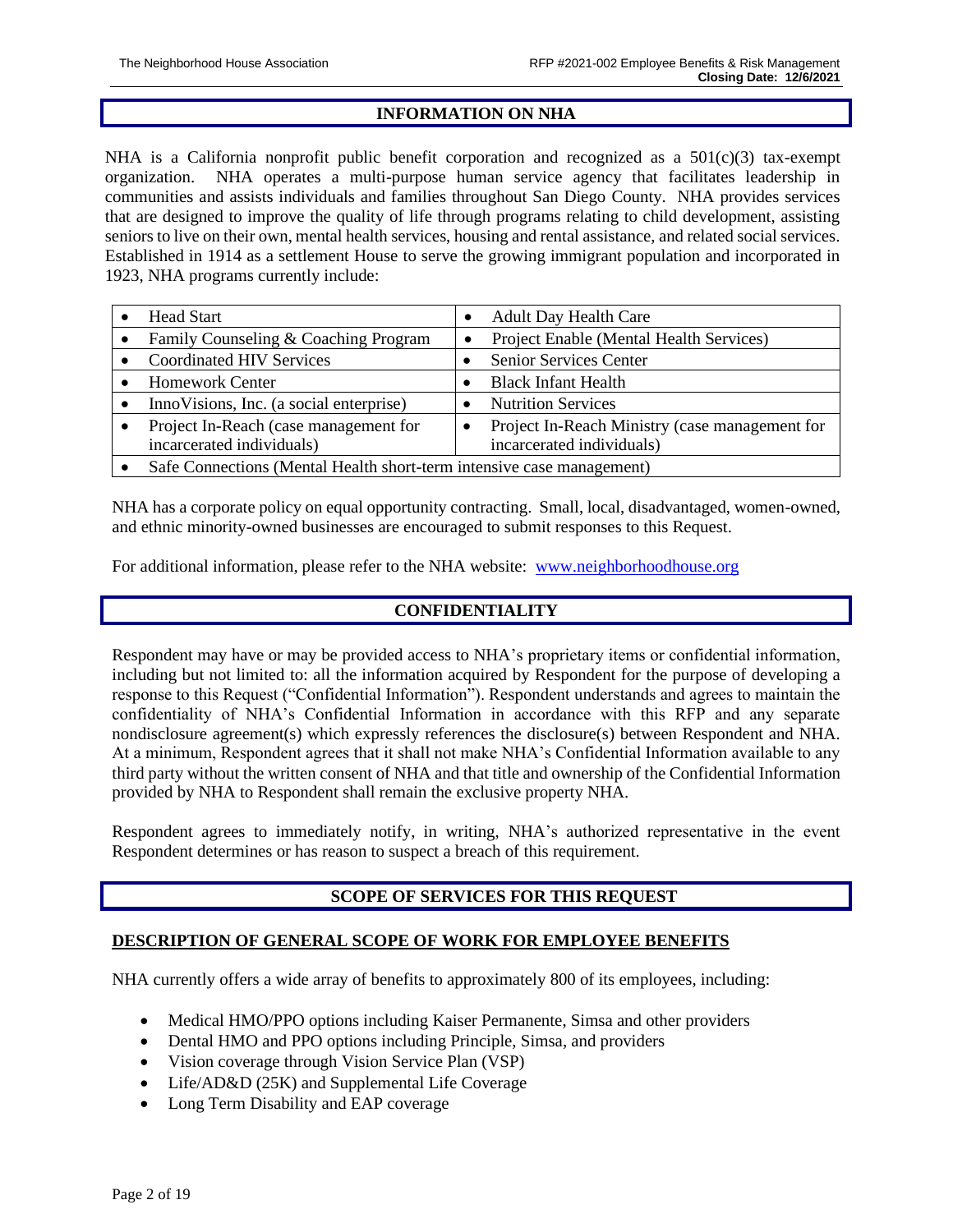- Indemnity Plan Options
- Premium Only Section 125 plan and Flexible Spending Accounts
- Health Advocate- billing assistance/health care advice

Respondent shall provide all professional services necessary to obtain appropriate insurance policies on a cost-effective basis and assist in administering a professional, Employee Benefits Program for NHA.

NHA is particularly interested in hiring a firm that has worked with similar entities; who can demonstrate outstanding service; and can offer creative and innovative ideas and approaches related to NHA's Employee Benefits and risk management program(s).

### **DESCRIPTION OF GENERAL SCOPE OF SERVICE FOR COMMERICAL INSURANCE AND RISK MANAGEMENT**

Respondent shall provide all professional services necessary to obtain appropriate insurance policies on a cost-effective basis and assist in administering a professional, comprehensive Risk Management Program for NHA.

Respondent's Risk Management services shall include, but not limited to, the following:

- **1.** Analyze NHA's exposures.
- **2.** Obtain recommended levels of insurance for NHA, including insurance that may be required under agreements entered into by NHA.
- **3.** Determine and recommend the most economical funding methods for NHA's risk financing programs.
- **4.** Monitor insurer's solvency and provide timely notification to NHA when appropriate.
- **5.** Provide a traceable means of notification to notify NHA of insurance policy cancellation or other change in coverage.
- **6.** Consult and provide guidance to NHA on coverage issues related to claims, ensuring timely reporting of claims and reimbursement from carriers.
- **7.** Prepare an annual risk assessment report advising NHA with respect to new exposures, and recommended improvements in safety, loss prevention, and loss control practices.
- **8.** Read each policy received from insurers, checking to see that the policy wording is accurate and gives the desired coverage.
- **9.** Prepare a written forecast of insurance premiums for policies renewing within three months and provide notice of interim changes, when anticipated.
- **10.** Provide loss prevention expertise as required.
- **11.** Avoid duplications or overlap of coverage and/or unnecessary coverages.
- **12.** Does Not Include Workers Compensation Insurance.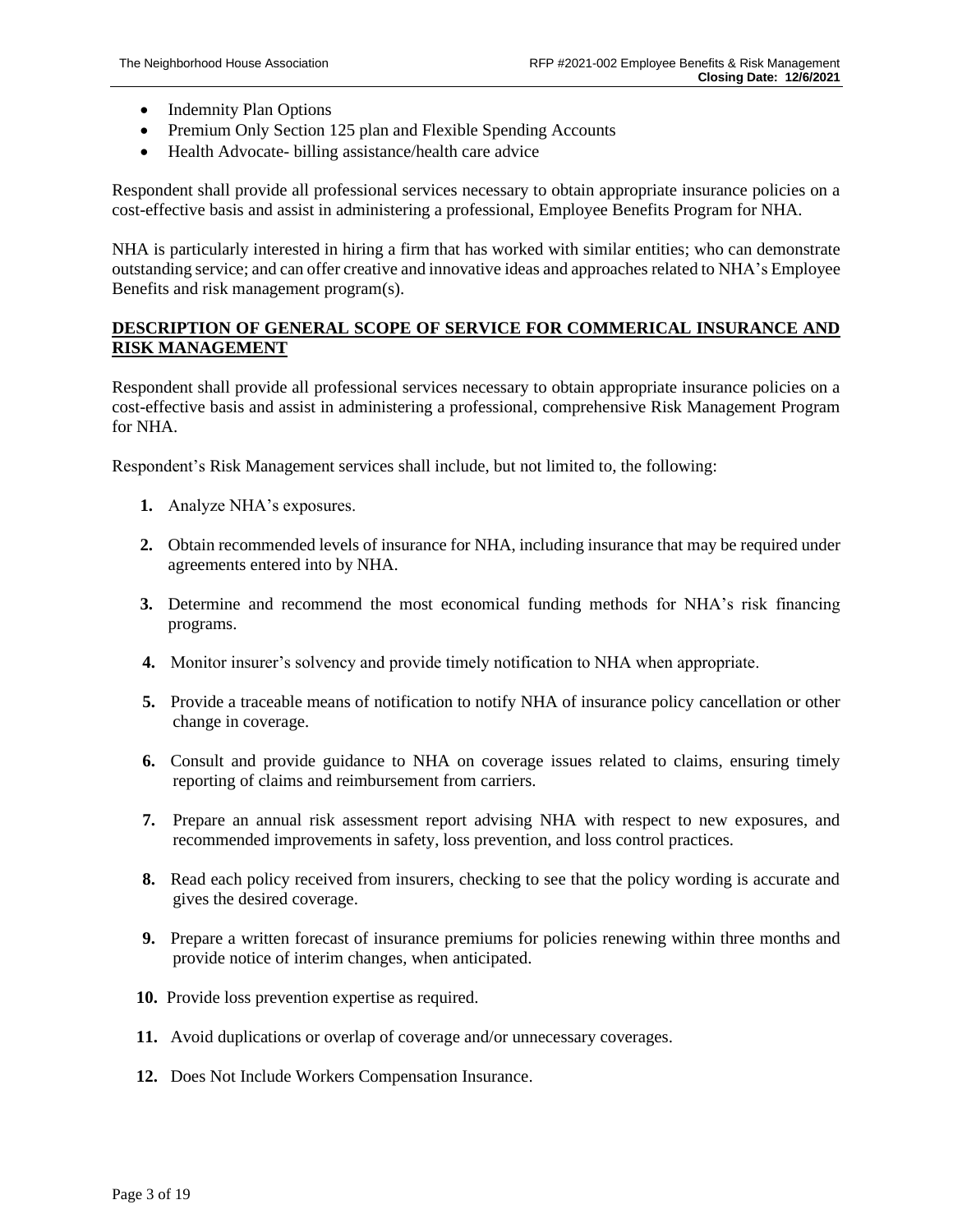### **TECHNICAL QUALIFICATIONS**

The following criteria will be used in determining Respondent's qualifications. The order does not indicate relative ranking.

- **1.** Competence, technical expertise, and experience in employee benefits, insurance placement, and risk management.
- **2.** Both the firm's capabilities and the experience of individual team members assigned to NHA's account will be considered.
- **3.** Rates, fees or charges including the level of detail provided in the firm's fee information, as well as the willingness of the firm to offer flexible fee arrangements.
- **4.** Firm's awareness and ability to provide timely, accurate communication of emerging trends, opportunities, regulatory updates and liabilities to clients.
- **5.** Firm's ability to provide a broad spectrum of consulting services, including, but not limited to actuarial, claims administration, alternative funding arrangements and research/legal services.
- **6.** Experience with and commitment to non-profit social services organizations.
- **7.** Responsiveness of the firm's proposal to the RFP, including clarity and organization of response, clear presentation of firm's experience and approach to ensuring that the needs of NHA are fully met.
- **8.** References from both current and past clients.
- **9.** Technology capabilities and benefits.
- **10.** Ability to solicit quotes in lieu of commission on products placed.

### **RESPONSE REQUIREMENTS**

#### **Please include the following in your firm's proposal:**

- **1.** Provide an overview of your firm and its ownership/organizational structure, philosophy/culture and number of employees, as well as your experience servicing Non-profit Agencies.
- **2.** If your firm has multiple offices, please identify the office from which NHA would be serviced. Describe all relevant services and resources provided by this office. Include the number of consultants, technical and support staff available in each specialty area.
- **3.** Describe the team of individuals who would be assigned to NHA. Indicate the role each team member would play. Please provide biographical information on each team member.
- **4.** Discuss your firm's expertise in each of the following areas:
	- Health and Welfare for Non-profit agencies/organizations
	- Legal Counsel/Compliance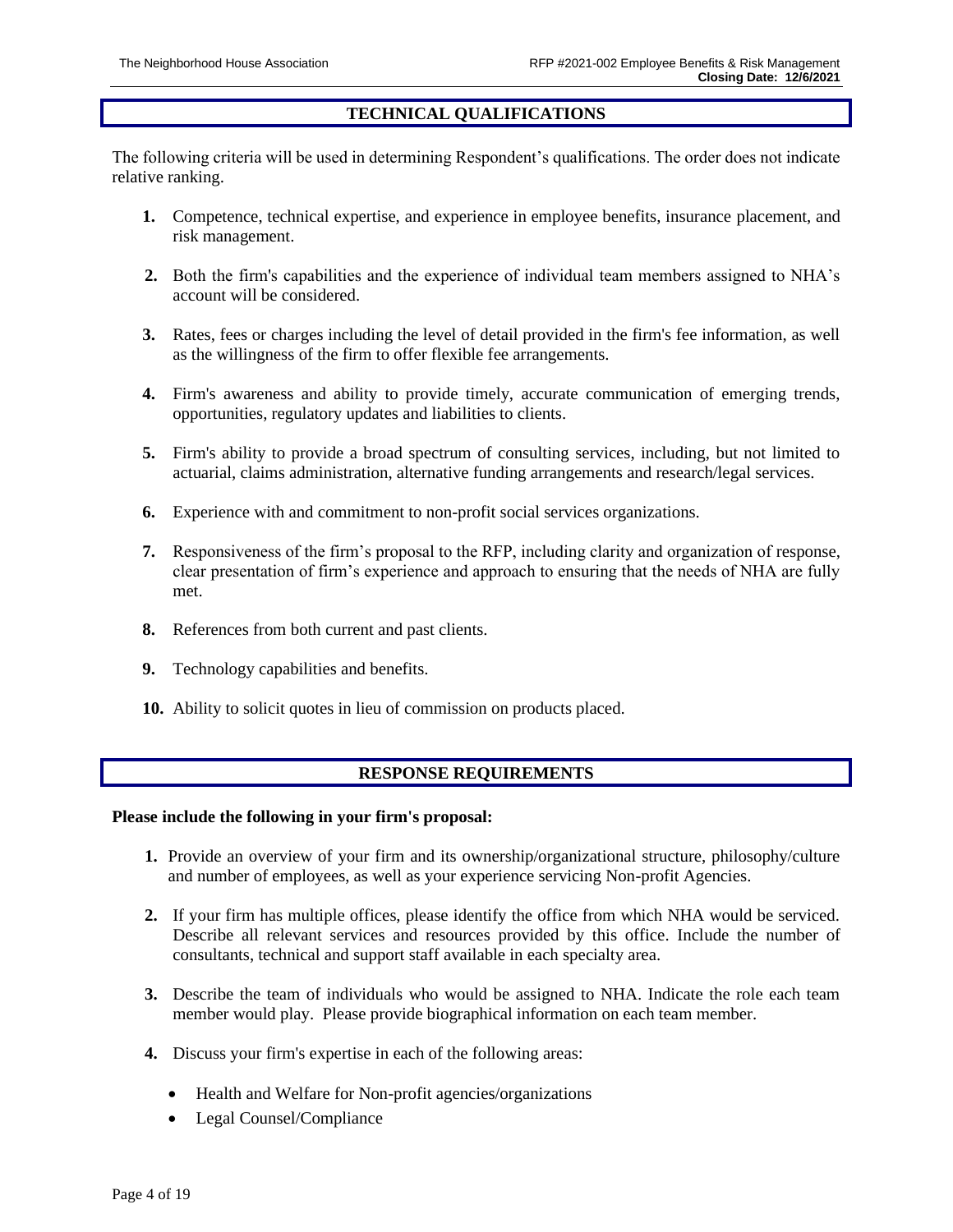- Benchmarking for non-profits
- Actuarial/Underwriting
- Research and Technical Services
- Benefits Administration
- **Executive Benefits**
- **Benefits Communication**
- Real and Personal Property for All Risk Perils including Earthquake/Flood
- General Liability, Including Auto Liability
- Directors and Officers and E&O
- Employment Practices Liability
- **5.** Describe how your firm would handle the selection of insurance carriers and other service providers for NHA.
- **6.** Describe your firm's marketplace leverage in negotiating with carriers in regards to rates, policy terms and plan design.
- **7.** Describe your firm's consulting approach for bidding and selecting the most appropriate health plan alternatives.
- **8.** Describe the proposed fee structure offered by your firm, including travel charges and any other costs that may be passed on to NHA.
- **9.** Describe what differentiates your firm from other brokerage consulting firm organizations.
- **10.** Describe your commitment and involvement in San Diego community organizations.
- **11.** Describe your firm's legal research capabilities and how you communicate legislative updates to your clients.
- **12.** Identify types and frequency of education opportunities on industry trends and emerging issues for NHA Employee Benefits and Risk Management personnel whether web based or in person, provided by your firm.
- **13.** Please provide a list of reference names of your clients we may contact.
- **14.** Describe what services will be provided. Including both services we have outlined in this request as well as additional services that you would recommend to us.
- **15.** What are your technology capabilities and how will they directly benefit us?
- **16.** One copy of Respondent's W-9 Form.
- **17.** Complete the Response Submittal form, attached hereto as ADDENDUM I.
- **18.** Complete the Byrd Anti-Lobbying certificate, attached hereto as ADDENDUM II.
- **19.** Provide a statement disclosing the nature of any pending and/or potential *material* litigation involving Respondent. If inapplicable, please provide a statement indicating such.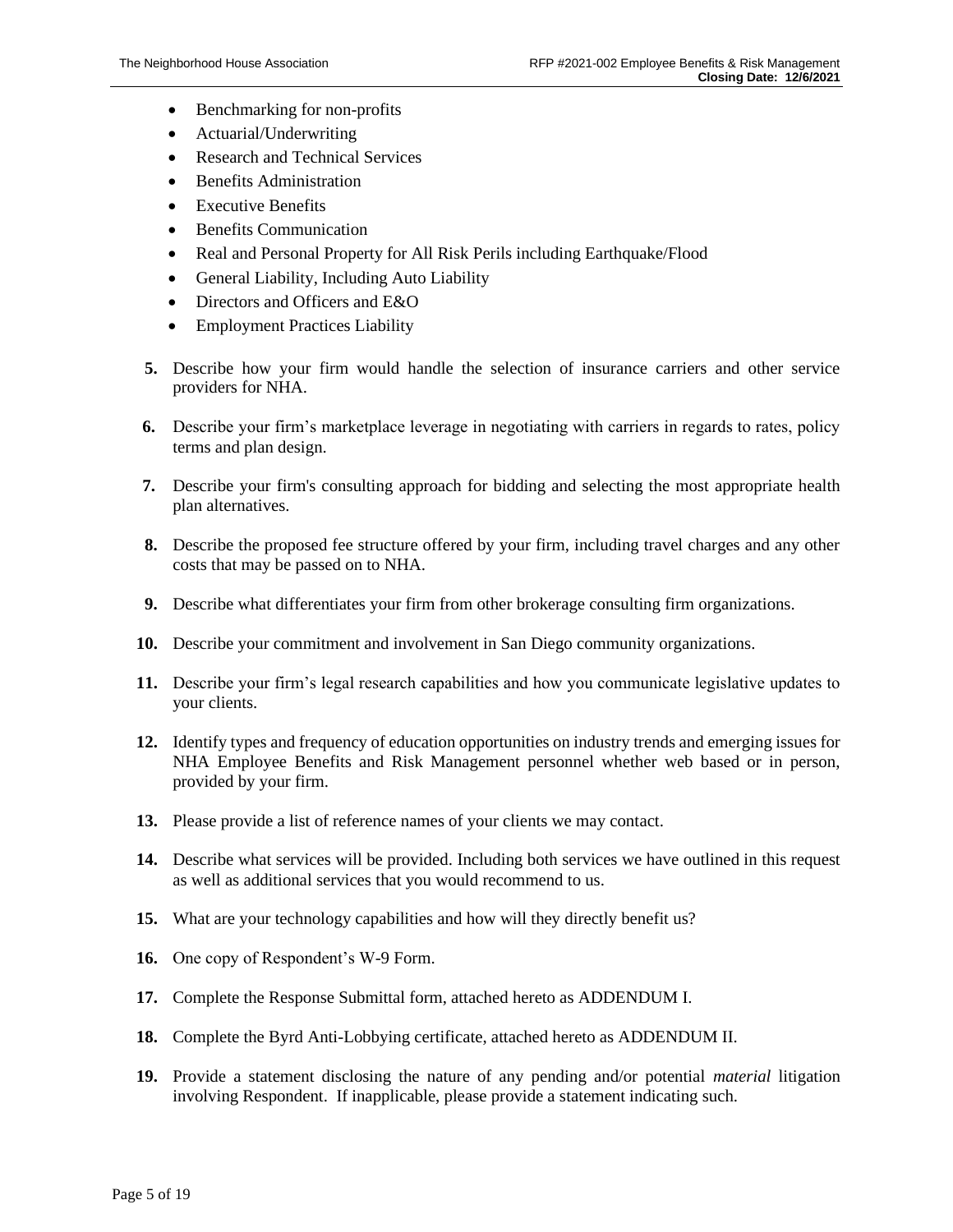#### **RESPONSE SUBMITTAL PROCEDURES**

Prior to submitting a response, Respondent must carefully review this Request and any addenda subsequently issued. Respondent is responsible for seeking any clarification or information needed to respond. Respondent is solely responsible for any deficiencies in the response submitted. Respondent is solely responsible for all costs, direct or indirect, incurred responding to this Request. NHA will incur no obligation or liability in connection with the submittal of a response.

*Alternates/Deviations***.** Respondent may recommend, for NHA's consideration, alternate or additional services or material not identified in this Request or deviations from the Scope of Services in this Request that Respondent believes will enhance the specified Services or more successfully achieve the outcome sought by this Request. Any alternates or deviations must be separately listed and described; however the submittal also must be responsive to the Scope of Services described in this Request.

*Proprietary Information***.** Certain documents in NHA's possession are subject to inspection and copying pursuant to the Federal Head Start regulations; however, the regulations do not require disclosure of proprietary information that constitutes a trade secret under California law. NHA will attempt to protect legitimate proprietary information included in any submittal, but shall not be liable for the disclosure of any proprietary information.

Proprietary information included with a response submittal must be separately bound and clearly labeled with the words "Confidential Proprietary Information." Appropriate reference to this separately bound information must be made in the body of the submittal. *Marking the entire submittal as proprietary will result in it being rejected and returned to the Respondent participant unread.*

*Clarifications.* Requests for clarification of this Request must be directed to Jerome Gissendanner, Senior Purchasing Agent, and submitted in writing, by facsimile to (858) 715-2671 or by e-mail to [jerome@neighborhoodhouse.org](mailto:jerome@neighborhoodhouse.org) prior to the submittal deadline.

*Questions & Answers.* All questions must be submitted in writing to Jerome Gissendanner, Senior Purchasing Agent, and submitted in writing, by facsimile to (858) 715-2671 or by e-mail to [jerome@neighborhoodhouse.org](mailto:jerome@neighborhoodhouse.org) prior to the submittal deadline. No questions will be accepted after *November 19, 2021*.

*Response Submittal Package.* Respondent must submit the following documents in a sealed envelope:

- All of the information discussed in the Response Requirements Section, above.
- One  $(1)$  signed original and Five  $(5)$  copies of the Respondent's technical qualifications, One  $(1)$ signed original and five (5) copies of Respondent's pricing information (in a separately sealed envelope). These documents may become part of the contract.
- One (1) signed original and Five (5) copies of Addendum I and Addendum II, the NHA Request Response Submittal Form, and Anti-Lobbying Certification, respectively.

#### **The envelope must be addressed as follows:**

The Neighborhood House Association Attn: Jerome Gissendanner, Senior Purchasing Agent Procurement Division – Request #2021-002 5660 Copley Drive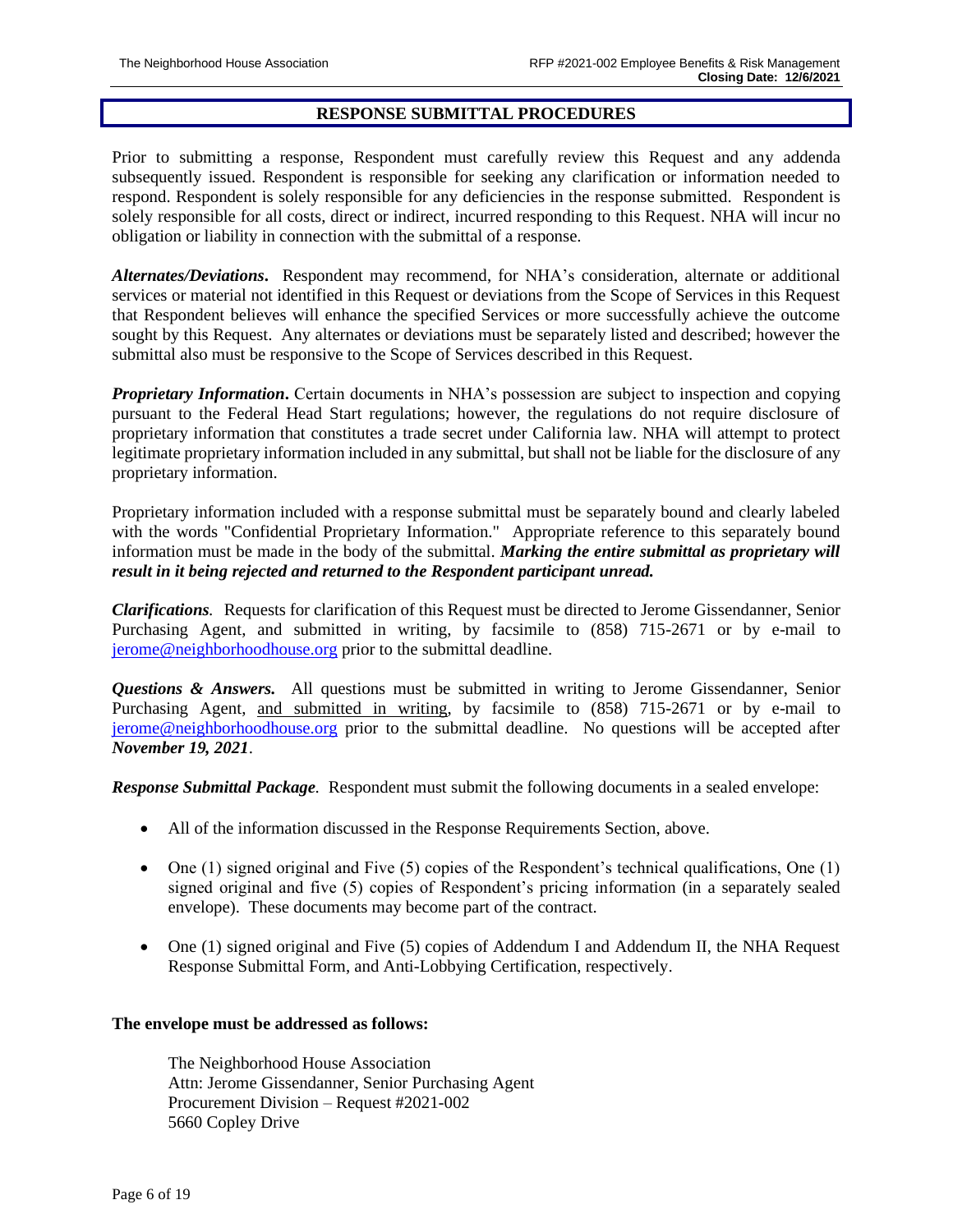San Diego, CA 92111

*Submittal Deadline.* Submittals must be received by 12**:00 p.m.** December 6, 2021

*Submittal Methods.* Submittals may be sent by U.S. or private delivery mail service or by personal delivery to NHA's Administrative Offices (5660 Copley Drive, San Diego, CA 92111). Proposals received after the submittal deadline may be rejected.

*Withdrawal of Submittal***.** A Respondent may withdraw its proposal by written request at any time prior to the submittal deadline. NHA will destroy, not return, the submittal package.

Proposals may be deemed non-responsive and removed from further consideration if any of the following occur:

- 1. The proposal is not received timely in accordance with the terms of this RFP.
- 2. The proposal does not follow the specified format.

### **NON-DISCRIMINATION**

Respondent agrees that it will not discriminate against any employee or applicant for employment because of race, color, sex, national origin, religion, age, handicap or veteran status. Respondent will, where appropriate or required, take affirmative action to ensure that applicants are employed, and that employees are treated, during employment, without regard to race, color, sex, or national origin. Respondent will cooperate with NHA in using vendor's best efforts to ensure that disadvantaged business enterprises are afforded the maximum opportunity to compete for subcontracts or work under this contract.

#### **SELECTION PROCESS**

It is NHA's goal to identify the firm most qualified to provide the Services. NHA will determine the most qualified Respondents ("Finalists"), at its sole discretion. Finalists shall be expected (i) to interview with NHA representatives and respond to questions regarding their submittal responses; and (ii) to attend an agency tour of NHA's various worksites.

NHA may elect to negotiate pricing with one or more of the Finalists. NHA, at its sole discretion, will make its final selection of the Finalist whose experience, expertise, reputation, capabilities, past performance, and cost is determined to be most advantageous to NHA.

#### **NHA's decision is final and is not subject to any form of administrative review, appeal or protest.**

### **NOTIFICATION OF AWARD AND CRITICAL DEADLINES**

Closing Submission Date: Proposals must be submitted **no later than 12:00 p.m.** (Pacific Standard Time) on **December 6, 2021***.*

Upon conclusion of final negotiations with the successful Employee Benefits and Risk Management firm, all Respondents who have submitted proposals in response to this RFP will be informed, in writing, of the name of the successful firm.

The initial contract will be awarded for a three (3) year period, subject to change and modification, at the discretion of NHA.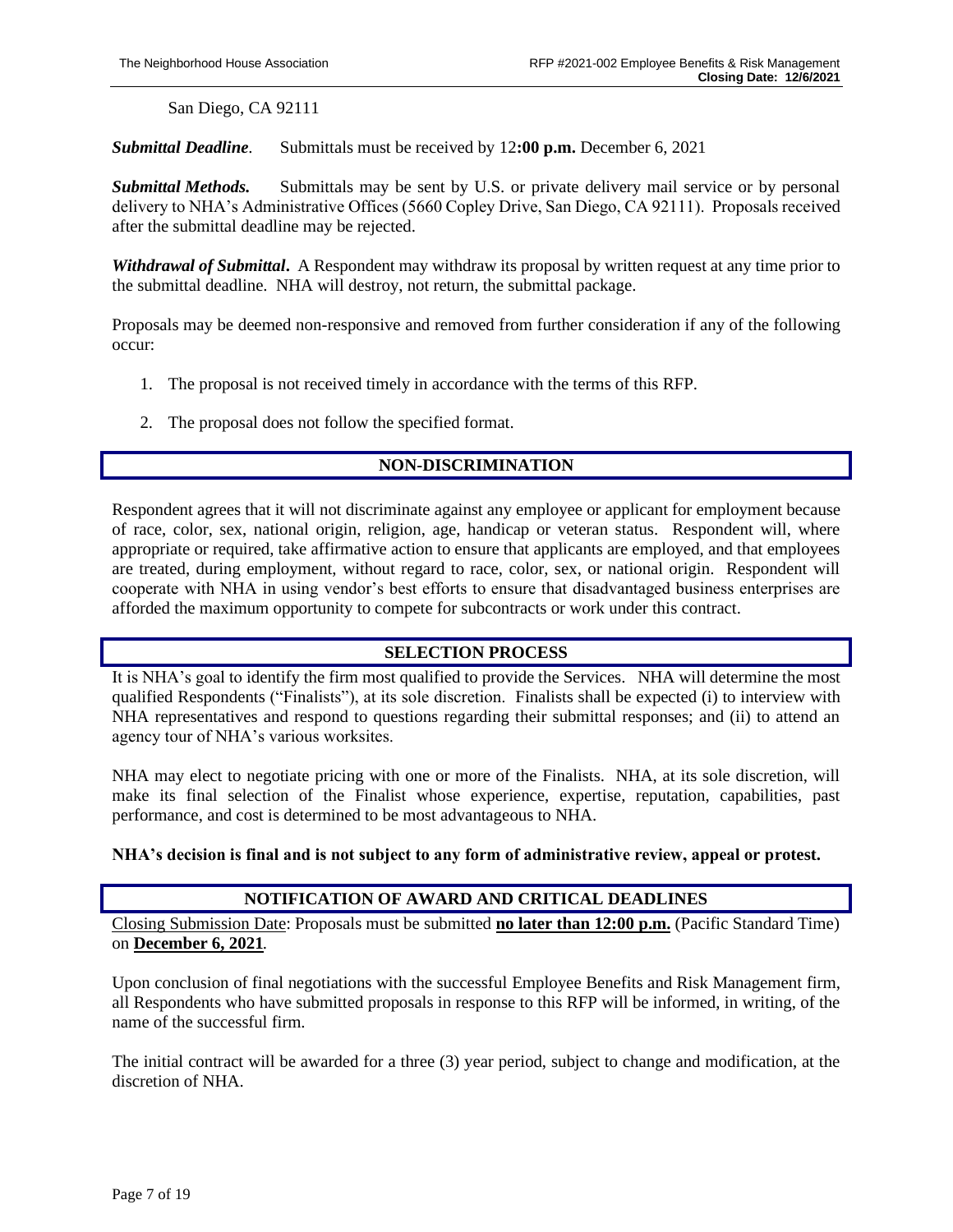At the discretion of NHA*,* the awarded contract can be extended for two (2) additional two (2) year periods. The cost for the option periods will be agreed upon by NHA and the awarded party.

## **CONTRACTING PROCESS**

Neither this Request nor the selection of a Respondent will create a binding commitment on NHA. Upon completion of the selection process, NHA may award a contract to the party whom it elects to provide the Services in this Request. A binding commitment will only occur when a contract between NHA and the successful Respondent has been fully executed.

### **Disclaimers**

NHA anticipates a single contractor will be selected as a result of this Request; however, NHA reserves the right, in its sole discretion, to award contracts to multiple contractors. NHA further reserves the right, in its sole discretion, to reject any or all response submittals, waive any informalities in this process or the submittal requirements; and/or cancel, in whole or in part, this Request.

### **Attachments**

The following documents are attached hereto and incorporated herein:

- *Addendum I - NHA Request Response Submittal Cover Sheet*
- *Addendum II – Anti-Lobbying Certification*
- *Addendum III - Specimen Contract*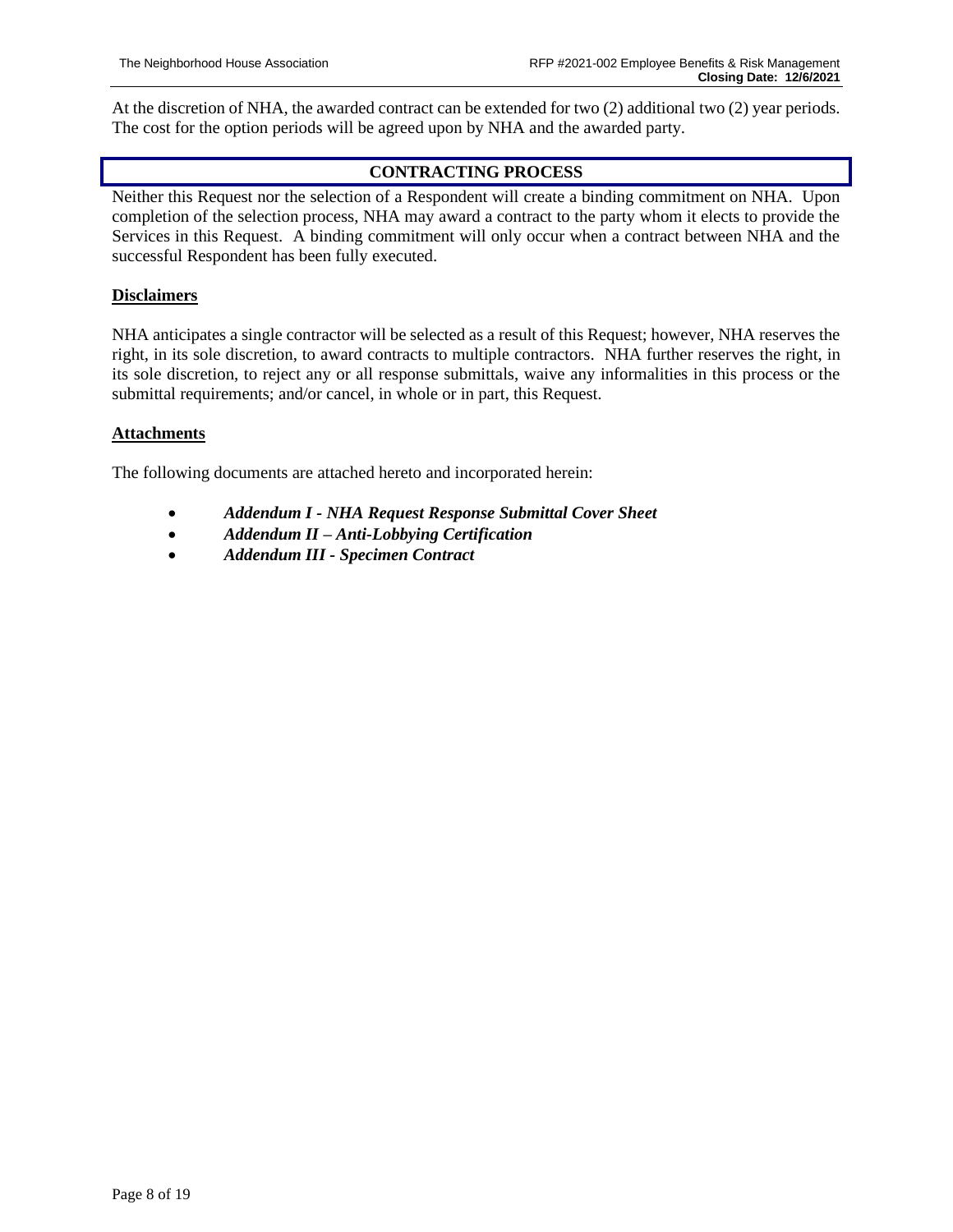Chairperson Tyrone Matthews, Esq.

President and CEO Rudolph A. Johnson, III

## **REQUEST RESPONSE SUBMITTAL COVER SHEET NHA Request #2021-002**

ADDENDUM "I"

The undersigned has carefully examined this entire RFP and familiarized themselves with all conditions pertinent to this Request. The undersigned hereby proposes to furnish all Services necessary to completely fulfill the Scope of Work without restriction for the time period *January 2, 2022 through December 31, 2024.* 

| Proposed Cost for Services: $(1/1/22 - 12/31/22)$ \$                                         |  |  |  |  |  |
|----------------------------------------------------------------------------------------------|--|--|--|--|--|
| $(1/1/23 - 12/31/23)$ \$                                                                     |  |  |  |  |  |
| $(1/1/24 - 12/31/24)$ \$                                                                     |  |  |  |  |  |
|                                                                                              |  |  |  |  |  |
| □ Proprietorship □ Partnership □ Corporation □ LLC □ LLP State of Incorporation:             |  |  |  |  |  |
|                                                                                              |  |  |  |  |  |
|                                                                                              |  |  |  |  |  |
|                                                                                              |  |  |  |  |  |
|                                                                                              |  |  |  |  |  |
|                                                                                              |  |  |  |  |  |
| Can Respondent commence work on the start date in the Request? $\qquad (Y/N)$ . If no, when? |  |  |  |  |  |
| Has the Specimen Contract attached to the Request been reviewed? $\qquad (Y/N)$ .            |  |  |  |  |  |
| Are any terms unacceptable? $\_\_\_\_$ (Y/N).                                                |  |  |  |  |  |
| If yes, please specify the section numbers.                                                  |  |  |  |  |  |
| Does Respondent seek to negotiate any terms? _____ (Y/N).                                    |  |  |  |  |  |
| If yes, briefly describe the nature of the change(s) sought:                                 |  |  |  |  |  |

## *CERTIFICATION*

I declare that the foregoing is true and correct and that I am authorized to make this representation and submit the attached Response to \_\_\_\_\_\_\_\_\_\_\_\_\_\_\_\_\_\_\_\_\_\_on behalf of .

Respondent's Authorized Representative:

| $\sim$<br>Sigr<br>. | <sup>1</sup> tle<br>татпе<br>$\alpha$<br>пш. | 1040 |
|---------------------|----------------------------------------------|------|
|---------------------|----------------------------------------------|------|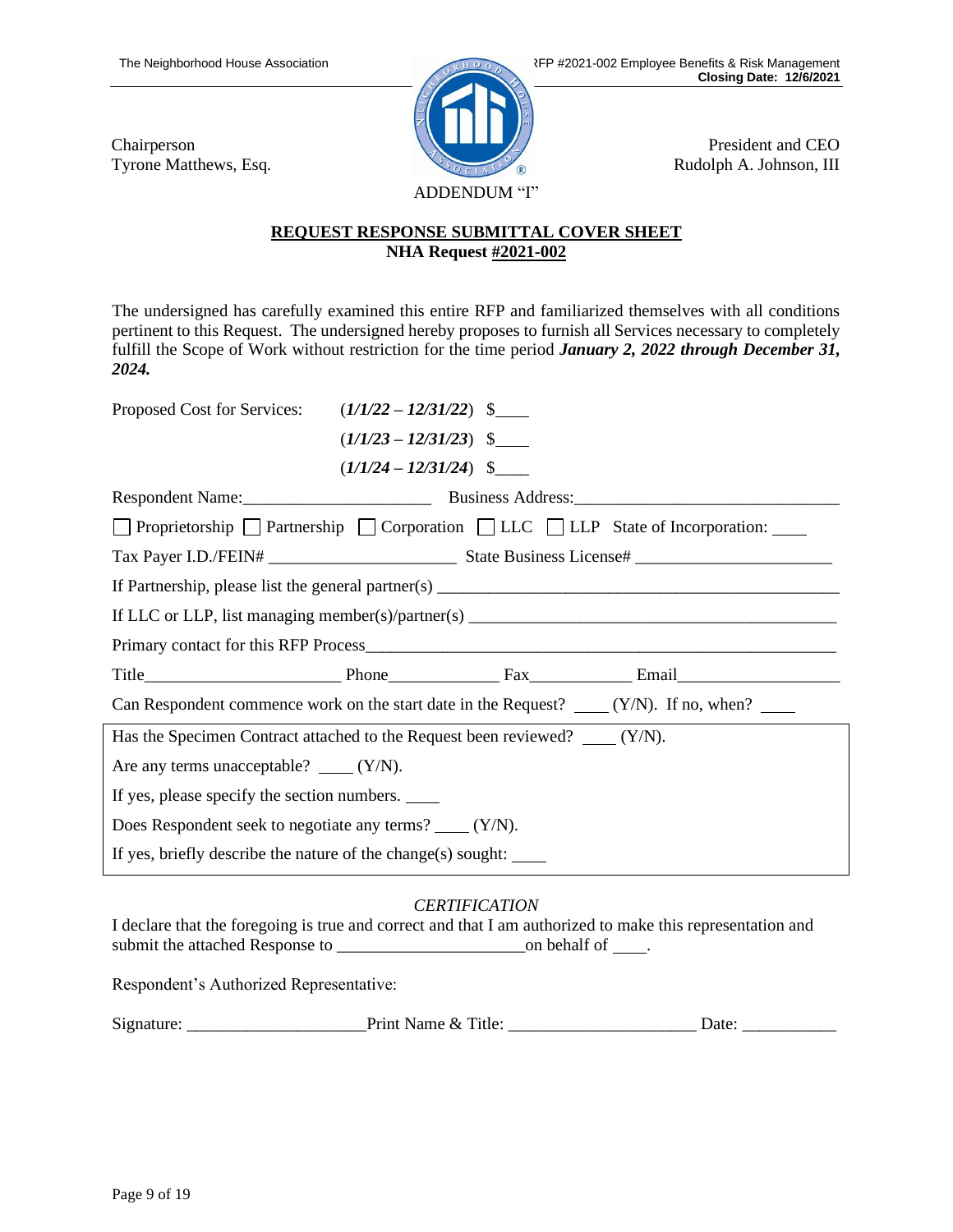#### ADDENDUM "II"

#### **CERTIFICATION REGARDING LOBBYING FOR CONTRACTS, GRANTS, LOANS AND COOPERATIVE AGREEMENTS**

The following certification and disclosure regarding payments to influence certain federal transactions are made per the provisions contained in the Uniform Administrative Requirements, Cost Principles, and Audit Requirements for HHS Awards, 45 CFR Part 75, Appendix II.

The undersigned certifies to the best of his or her knowledge and belief, that:

- (1) No Federal appropriate funds have been paid or will be paid, by or on behalf of the undersigned, to any person for influencing or attempting to influence an officer or employee of an agency, a member of congress, an officer or employee of congress, or an employee of a member of congress in connection with the awarding of any Federal contract, the making of any Federal grant, the making of any Federal loan, the entering into of any cooperative agreement, and the extension, continuation, renewal, amendment or modification of any Federal contract, grant, loan, or cooperative agreement.
- (2) If any funds other than Federal appropriated funds have been paid or will be paid to any person influencing or attempting to influence an officer or employee or an agency, a member of congress, an officer or employee of congress, or an employee of a member of congress in connection with this Federal contract, grant, loan, or cooperative agreement, the undersigned shall complete and submit Standard From LLL, "Disclosure Form to Report Lobbying," in accordance with its instructions.
- (3) The undersigned shall require that the language of this certification be included in the award documents for all subawards at all tiers (including subcontracts, subgrants, and contracts under grants, loans, and cooperative agreement) and that all subrecipients shall certify and disclose accordingly.

This certification is a material representation of fact upon which reliance was placed when this transaction was made or entered into. Submission of this certification is a prerequisite for making or entering into this transaction imposed by section 1352, title 31, U.S. Code. Any person who fails to file the required certification shall be subject to a civil penalty or not less than \$10,000 and not more than \$100,000 for each such failure.

I hereby agree to the above certifications and assurances.

Signature of Certifying **Date** Date **Date** 

**Title** 

Applicant Organization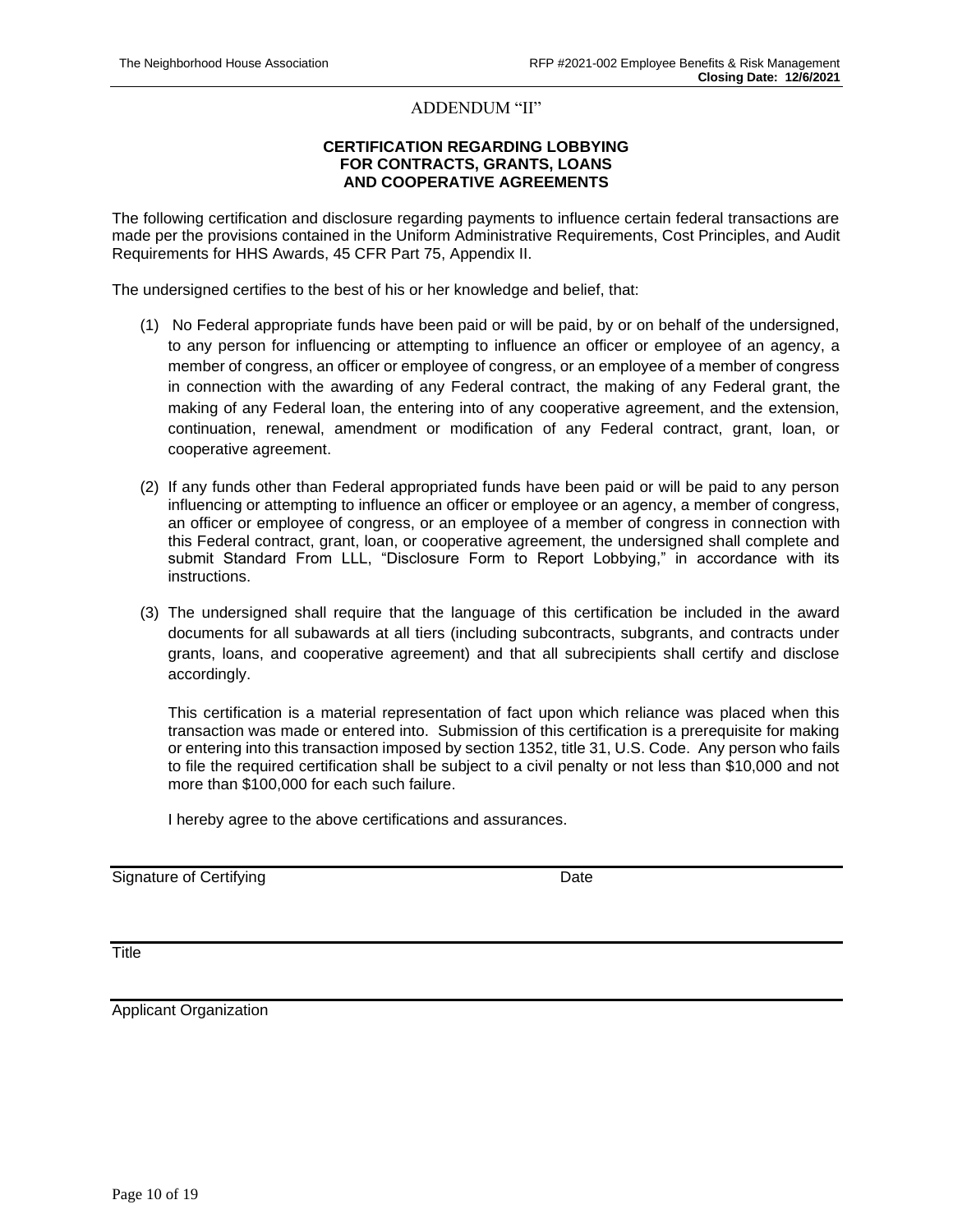Chairperson Tyrone Matthews, Esq.

President and CEO Rudolph A. Johnson, III

### **The Neighborhood House Association ADDENDUM "III" – SPECIMEN CONTRACT**

This Client Services Fee Agreement (the "Agreement") is entered into effective as of this *1st day of January 2022*, by and between The Neighborhood House Association, a California non-profit corporation with its principal offices located at 5660 Copley Drive, San Diego, California 92111 ("NHA"), and \_\_\_\_\_\_\_\_\_\_\_\_\_\_\_\_\_\_\_\_\_\_, a [Type of Corporation and State Incorporated In] with its principal offices located at  $($ "Broker"), whose local contact information is set forth below:

| Name:    | Telephone Number:                   |
|----------|-------------------------------------|
| Address: | Tax I.D. Number:<br>License Number: |

- 1. TERM: This Agreement will commence on *January 1, 2022* and shall continue, until it automatically expires, on *December 31, 2024*; unless terminated earlier, by NHA upon sixty (60) days prior written notice to Broker. Notwithstanding the foregoing, this Agreement may be terminated at any time and without prior notice for Cause (as defined below). In the event of termination of this Agreement, advance quarterly compensation paid to Broker shall be pro-rated to reflect the actual work completed at the time of termination and any outstanding amounts shall be returned to NHA within fifteen (15) days. Confidential Information belonging to NHA shall be immediately returned. For the purposes of this Agreement, "Cause" shall mean conduct involving one (1) or more of the following: (a) any material failure of Broker to render services to NHA in accordance with the terms and conditions of this Agreement; (b) disloyalty, gross negligence, willful misconduct, dishonesty, fraud or breach of duty to NHA; (c) deliberate disregard of the rules or policies of NHA; and/or (d) any act or omission that induces any other vendor, provider, consultant, or contractor to breach a contract with NHA.
- 2. DUTIES OF BROKER: Broker agrees to perform the Services as specified in the document entitled "Client Services Fee Agreement – Statement of Work and Fee Schedule", attached hereto as EXHIBIT "A" and incorporated herein by reference (the "Services" or "Scope of Work"). In the event of a conflict between any provision of this Agreement and any documents incorporated into it by reference, the terms and conditions set forth in this Agreement shall prevail to the extent of such conflict.
	- 2.1 Broker represents and warrants that any work or service it provides NHA pursuant to this Agreement shall not infringe upon the intellectual property rights of any third party.
	- 2.2 *TIME IS OF THE ESSENCE* with respect to all provisions of this Agreement that specify a time for performance. Notwithstanding Section 11 below, the parties acknowledge and agree that any unreasonable delay in the completion of the Services described herein shall constitute a material breach of this Agreement.
	- 2.3 Broker agrees to furnish at its sole cost and expense, all labor and services for the completion of the Services to be performed pursuant to this Agreement. Broker will complete the same in a thorough and skillful manner in every respect to the satisfaction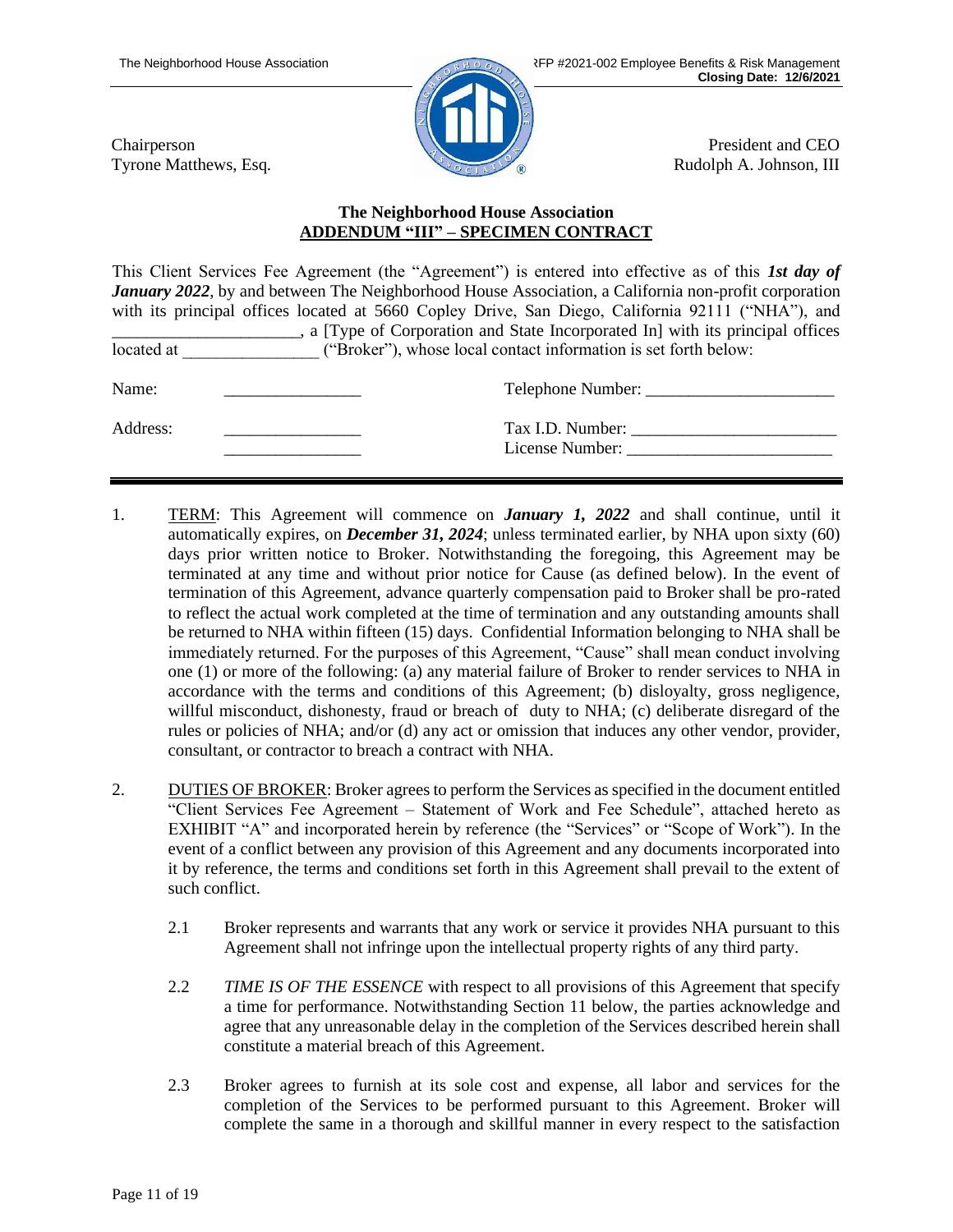and approval of NHA, within the time specified in this Agreement and in strict accordance with the instructions and information contained in this Agreement, including without limitation the "Scope of Work".

- 3. COMPENSATION: The maximum compensation payable to Broker pursuant to this Agreement shall not exceed  $$00.00$ , payable as follows:
	- 3.1 Broker agrees to submit quarterly billing statement(s), in advance based on the document entitled "Client Services Agreement – Statement of Work and Fee Schedule", attached hereto as Exhibit "A". Such billing statement(s) shall be submitted to NHA's Project Manager, referenced in Section 10 below. Payment shall be made within thirty (30) days following invoice receipt and approval. In the event of any disputed invoice, the parties agree to work in good faith to resolve the discrepancy.
	- 3.2 The amount set forth in the schedule attached constitutes the maximum compensation payable to Broker for all Services provided by Broker pursuant to this Agreement with respect to all insurance policies (and renewals thereof) in force and serviced by Broker as of the effective date of this Agreement and NHA shall not be required to pay any amount in excess of such amounts unless Broker is required to obtain on behalf of NHA additional insurance policies or to perform additional services and then only by mutual agreement in writing.
- 4. CONTROLLING STATUS: Attached hereto as EXHIBIT "B" and incorporated herein by reference are the Assurances governing contracts between NHA and Broker for professional or technical services rendered to NHA. The parties to this Agreement shall abide by all of the terms and conditions set forth in the Assurances. Additionally, each provision and clause required by law to be inserted in this Agreement shall be deemed to have been so inserted and this Agreement shall be read and enforced as though each such provision were included. If through mistake or otherwise any such provision is not inserted or is not correctly inserted, this Agreement shall be amended to make such insertion upon the application of either party.
- 5. PERFORMANCE STANDARDS: Broker shall perform the Services in a skillful, competent and professional manner in accordance with (a) the terms and conditions of this Agreement, including without limitation, any specifications set forth in the Scope of Work; (b) recognized industry standards; and (c) all applicable federal, state and local laws, rules and regulations. All of Broker's personnel who perform any work under this Agreement shall have such skill and experience in the applicable area as is reasonably necessary to perform all of Broker's obligations under this Agreement in a timely, workmanlike and professional manner. Broker shall ensure that all of its employees, contractors, agents, representatives and other personnel observe and comply with all security and safety policies of NHA at all times. Broker shall be responsible to NHA for any errors or omissions in its performance of the Services. Broker represents and warrants to NHA that it has in effect, and shall retain, throughout the term of this Agreement, all licenses, permits, qualifications and approvals of whatever nature are required to provide the Services in California.
- 6. COMPLIANCE WITH LAWS: Broker and each of its employees, contractors, agents, representatives and other personnel hired or retained by Broker in connection with the performance of Broker's obligations under this Agreement shall be fully informed of all federal, state and local laws, rules and regulations that affect or are applicable to the performance of Broker's obligations under this Agreement, and shall at all times observe and comply with all such laws, rules and regulations, regardless of whether all or any of such laws, rules and regulations are referenced in this Agreement. Broker further assures and certifies to NHA that it and any subcontractor hired by Broker to perform on its behalf hereunder, are not currently suspended, debarred, or otherwise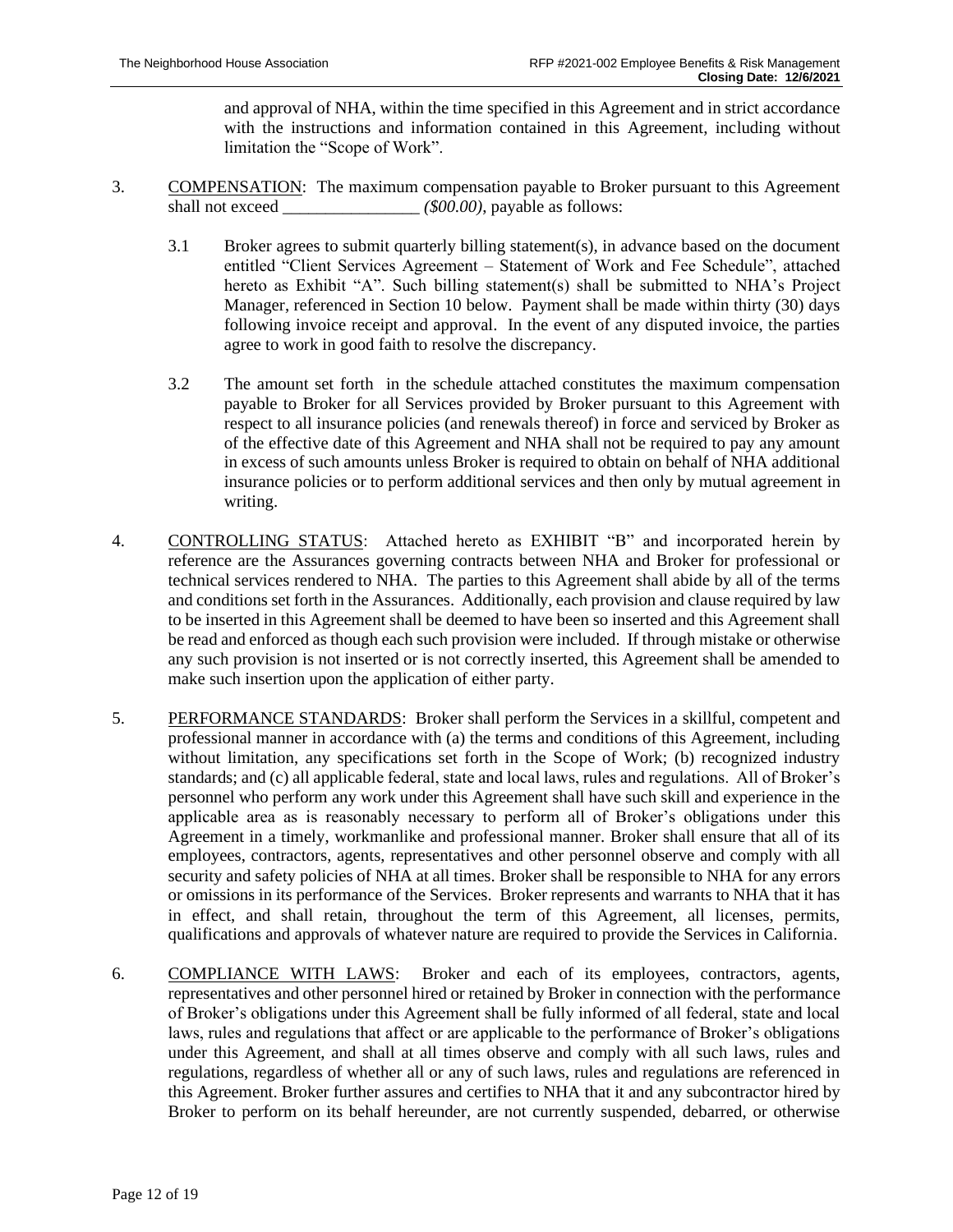prohibited (i) by the Federal Government from bidding on, accepting or being awarded federally funded contracts, either as a contractor or subcontractor; or (ii) by the State of California from bidding on, accepting or being awarded public works contracts, either as a contractor or subcontractor. Broker agrees to inform NHA within forty-eight (48) hours of any change in its debarment status.

- 7. INSURANCE AND INDEMNIFICATION: Broker shall, at its sole cost and expense, procure and maintain, throughout the term of this Agreement, the insurance set forth herein. All insurance policies shall be issued by an insurance company authorized by law to conduct business in the State of California, subject to NHA's approval. Prior to commencing performance of this Agreement, Broker shall provide NHA original insurance certificates evidencing the required coverage:
	- (a) Commercial General Liability Policy with coverage as broad and as encompassing as the Commercial General Liability in the occurrence form, and providing coverage against claims for bodily injury or death and property damage arising out of Broker's and its employees', subcontractors', agents' and authorized representatives' performance of this Agreement ("CGL"). Such insurance shall be primary and non-contributory with any other coverage; including NHA's and shall afford immediate defense and indemnification of NHA to the limit of not less than one million dollars (\$1,000,000.00). Such insurance shall waive any right of subrogation against NHA.
	- (b) Broker shall maintain automobile liability, or business auto coverage with limits not less than one million dollars (\$1,000,000.00) for each occurrence; combining single limit for bodily injury or death and property damage, covering non-owned and hired automobiles, including loading and unloading operations.
	- (c) Upon request by NHA's Project Manager, Broker agrees provide original insurance certificates evidencing the required coverage. The CGL and automobile liability policies described above (collectively, the "Policies") must include the following additional insured endorsement language:

*"The Neighborhood House Association (NHA), and its officers, directors, agents and employees are named as additional insured and are provided the same coverage as the named insured; including the cost of defense against claims for bodily injury or death and property damage occurring as a result of the insured's or its members', officers', directors', employees', agents', or subcontractors' performance or non-performance of the Agreement between the insured and NHA. The named insured's coverage is primary and shall not require contribution from the additional insured's insurance coverage."*

- (d) The Policies shall provide for notice of cancellation to NHA, as the certificate holder. The parties agree that the specified coverage or limits of insurance in no way limit the liability of Broker. Broker shall maintain the required insurance coverage and endorsement throughout the term of this Agreement.
- (e) Broker agrees to indemnify, defend and hold harmless NHA and each of its directors, officers, employees, agents, representatives and affiliates (including, without limitation, the administrators of NHA's employee benefit plans) from and against any and all claims, demands, actions, liabilities, losses, damages, costs and expenses (including reasonable attorneys' fees) relating to or arising from: (i) Broker's use of the NHA Workplace or its equipment; (ii) any breach or default by Broker of any of its representations, warranties or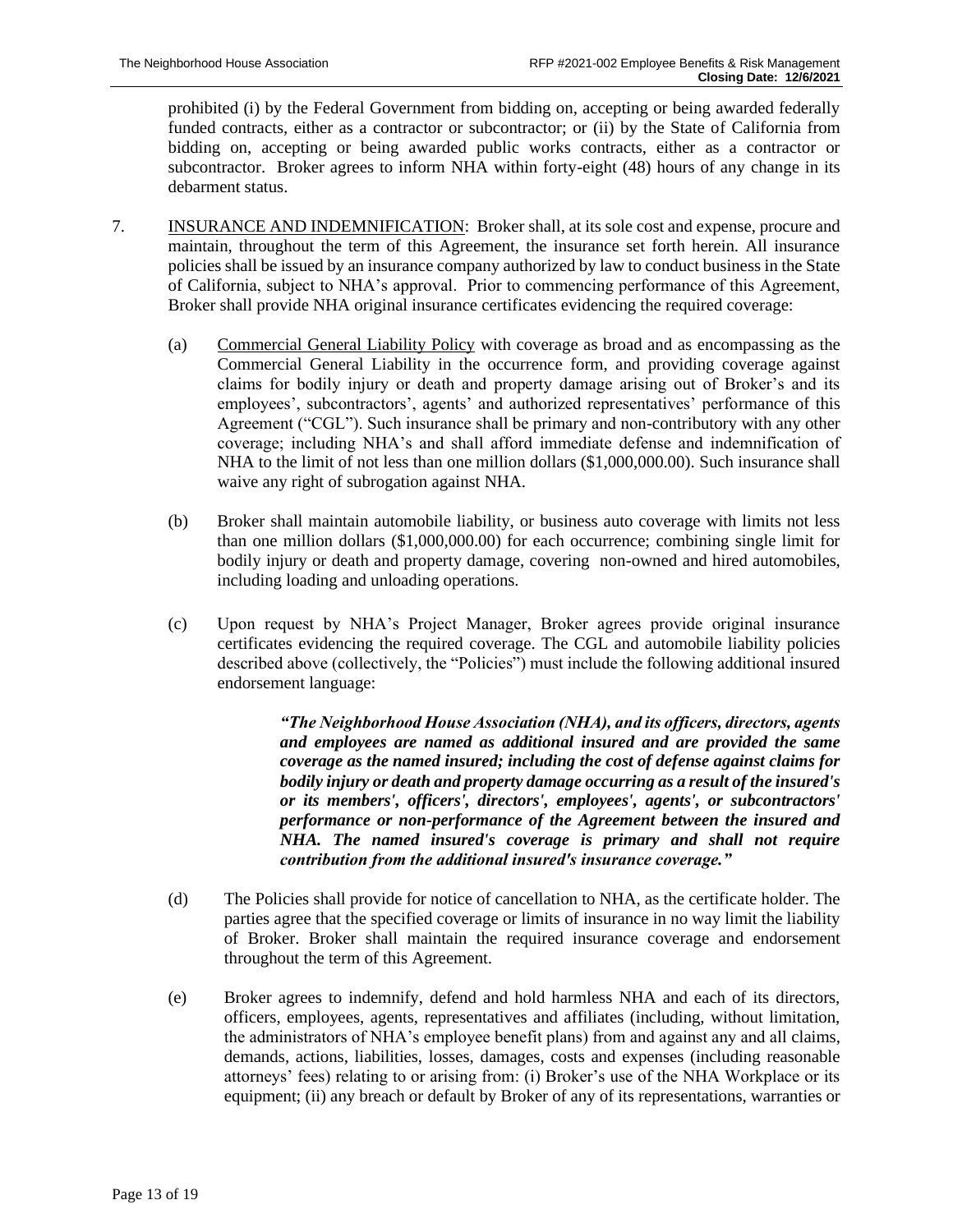covenants set forth in this Agreement; and (iii) any work or Services performed by Broker under this Agreement.

8. INDEPENDENT CONTRACTOR: Notwithstanding anything herein to the contrary, the parties hereby acknowledge and agree that NHA shall not have any right to control the manner, means or method by which Broker performs its obligations under this Agreement; provided, however, that NHA shall be entitled (a) to determine the particular services to be performed by Broker pursuant to this Agreement and to designate NHA's desired results of such services; (b) to determine the time and place for the performance of such services; and (c) to review and assess Broker's performance of such services and the results thereof for the limited purposes of assuring that such services have been performed and such desired results have been obtained in a manner satisfactory to NHA.

In providing services hereunder, Broker shall, for all intents and purposes, be regarded as an independent contractor of NHA. Broker shall be solely responsible for all taxes, withholdings and other similar statutory obligations with respect to amounts paid by NHA to Broker. Broker is not an employee, partner or a joint venture participant of NHA, and Broker has no right or authority to take any action or to enter into any contract or agreement on behalf of NHA or otherwise bind NHA in any manner, or incur any liability or make any representation on behalf of NHA.

- 9. COMPENSATION OF BROKER'S PERSONNEL: Broker shall be solely responsible for prompt payment of compensation to its personnel. Such prompt payment shall occur not later than thirty (30) days after Broker receives payment from NHA pursuant to this Agreement and shall be paid out of such amounts as are paid to Broker under this Agreement. Broker shall pay and report, for all personnel assigned to perform any of the obligations of Broker under this Agreement, all federal, state and local income tax withholding, social security taxes, and unemployment insurance applicable to such personnel. Broker shall be solely responsible for any health or disability insurance, retirement benefits, or other welfare or pension benefits (if any) to which such personnel may be entitled.
- 10. PROJECT MANAGER: The parties' respective designated representatives shall be the day-to-day contact persons during the performance of the Services under this Agreement. Broker's Project Manager shall be its  $\cdot$  , or such other person Broker designates in writing. NHA's Project Manager shall be its *Vice President, Human Resources*. During the term of this Agreement, Broker agrees to consult with NHA's Project Manager regarding the format of any final report(s) and deliverables and the adequacy of the Services provided by Broker. All submittals required of Broker shall be delivered to NHA's Project Manager; however, NHA's Project Manager may not (a) award, renew or terminate this Agreement; (b) agree to, or sign any modifications to the Agreement; or (c) obligate NHA for payment outside the scope of the Agreement.
- 11. FORCE MAJEURE: Neither party shall be liable or considered in default under this Agreement when the delay of performance (including NHA's failure to pay Broker's compensation as contemplated in this Agreement) is caused by circumstances beyond its reasonable control and occurring without its fault or negligence, including failure of funding sources, suppliers, subcontractors, and carriers, acts of civil or military authorities, national emergencies, fire, flood, acts of God, insurrection, and war (any such event, a "Force Majeure Event"); provided, that the party invoking this Section (the "Invoking Party") immediately provides notice thereof to the other party and uses commercially reasonable efforts to resume its performance hereunder. The party that receives notice of a Force Majeure Event from the Invoking Party may, at any time after the receipt of such notice, terminate this Agreement immediately upon written notice to the Invoking Party.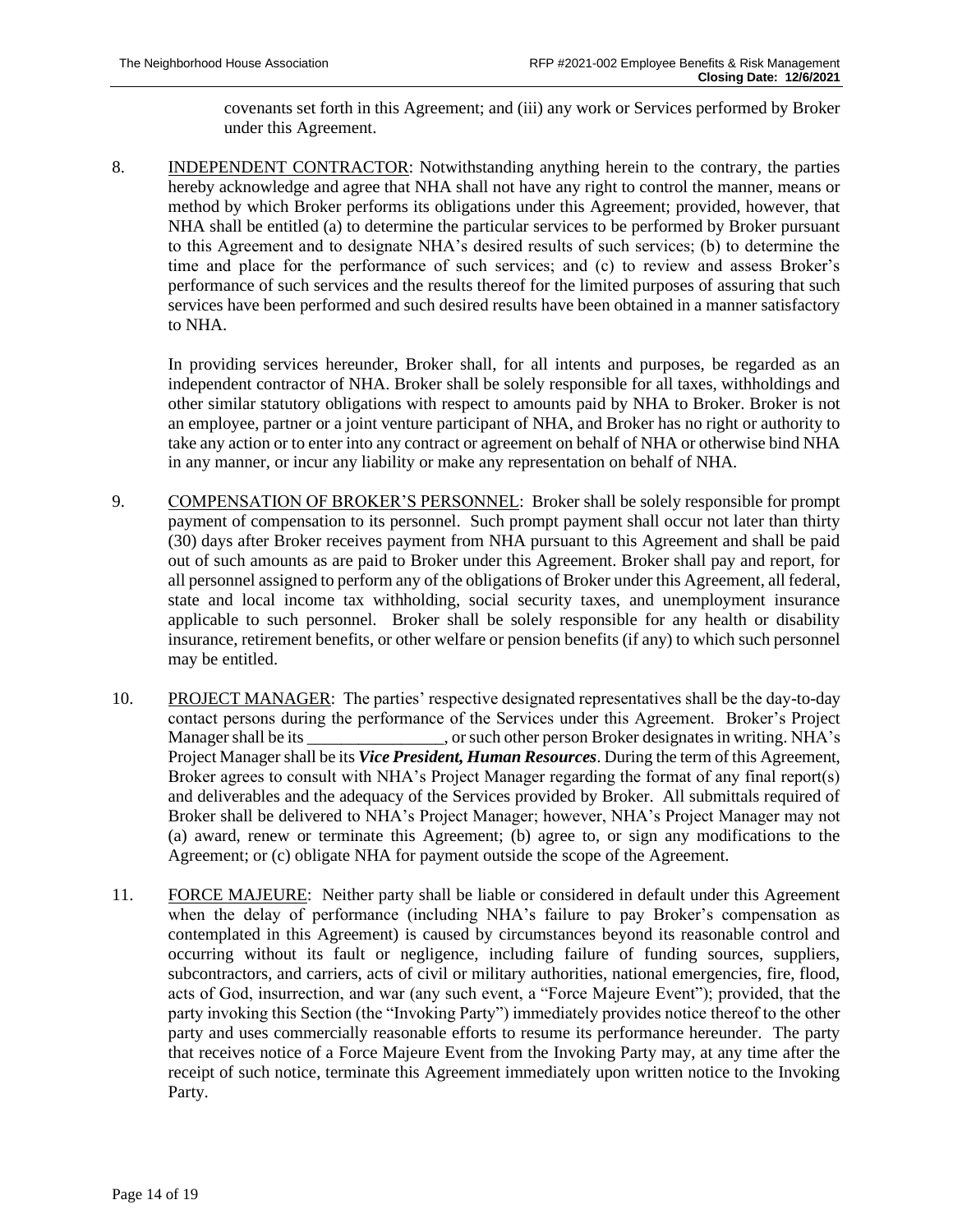- 12. NON-EXCLUSIVITY: Broker acknowledges and agrees that this Agreement does not grant Broker the exclusive right or privilege to provide NHA with any or all of the services that are the subject of this Agreement. NHA expressly reserves the right to contract with other parties to obtain similar or identical services.
- 13. PUBLICITY: Broker shall not publish or use NHA's name in any of its advertising, sales, promotional or other publicity materials without the prior written consent of NHA.
- 14. ATTORNEY'S FEES: The prevailing party as to any disputes relating to this Agreement shall be entitled to recover from the other party all costs, expenses and actual attorneys' fees incurred in connection with the enforcement or interpretation of, or any litigation or arbitration relating to, this Agreement. Any judgment or order entered in any such action shall contain a specific provision providing for the recovery of attorneys' fees and costs incurred in enforcing such judgment. For purposes of this paragraph, attorneys' fees shall include, without limitation, fees incurred in the following: (a) post-judgment motions and appeals; (b) contempt proceedings; (c) garnishment, levee, and debtor and third-party examinations; (d) discovery; and (e) bankruptcy proceedings, including, without limitation, all motions, adversary proceedings and contested and uncontested matters in a case under Title 11 of the U.S. Code, where a party has appeared through counsel to protect its interests as a creditor under the Bankruptcy Code.
- 15. ENTIRE AGREEMENT OF THE PARTIES: The written terms and provisions of this Agreement and any documents incorporated herein by reference supersede all prior negotiations, representations, agreements, arrangements or understandings, either oral or written, between or among the parties hereto, relating to the subject matter of this Agreement. The provisions of this Agreement have been negotiated by the parties and each hereby waives any presumption relating to the interpretation of any contract provision against the drafter.
- 16. AMENDMENTS AND WAIVERS: This Agreement may not be amended or modified, nor may any of its terms be waived, except by a written instrument signed by the parties hereto. No failure or delay by any party in exercising any right under this Agreement shall operate as a waiver thereof or of any other right, nor shall any single or partial exercise of any such right preclude any other or further exercise thereof, or of any other right. Each waiver or consent under any provision of this Agreement shall be effective only in the specific instance and for the specific purpose for which it was given.
- 17. SEVERABILITY: In the event any one or more of the provisions contained in this Agreement should be held invalid, illegal or unenforceable in any respect, the validity, legality and enforceability of the remaining provisions contained herein shall not in any way be affected or impaired thereby (it being understood that the invalidity of a particular provision in a particular jurisdiction shall not in and of itself affect the validity of such provision in any other jurisdiction), and the balance of this Agreement shall be interpreted as if such provisions were so excluded and shall be enforceable in accordance with its terms.
- 18. SURVIVAL: The provisions set forth in Sections 4, 7, 8, 9, 16, 26 and 27 of this Agreement shall survive the termination or expiration of this Agreement.
- 19. PARTIES IN INTEREST: This Agreement is enforceable only by Broker and NHA. The terms of this Agreement are not a contract or assurance regarding compensation, continued employment or benefit of any kind to any of Broker's personnel assigned to perform the obligations of Broker under this Agreement, or any beneficiary of any such personnel, and no such personnel (or any beneficiary thereof) shall be deemed or considered a third-party beneficiary with respect to this Agreement.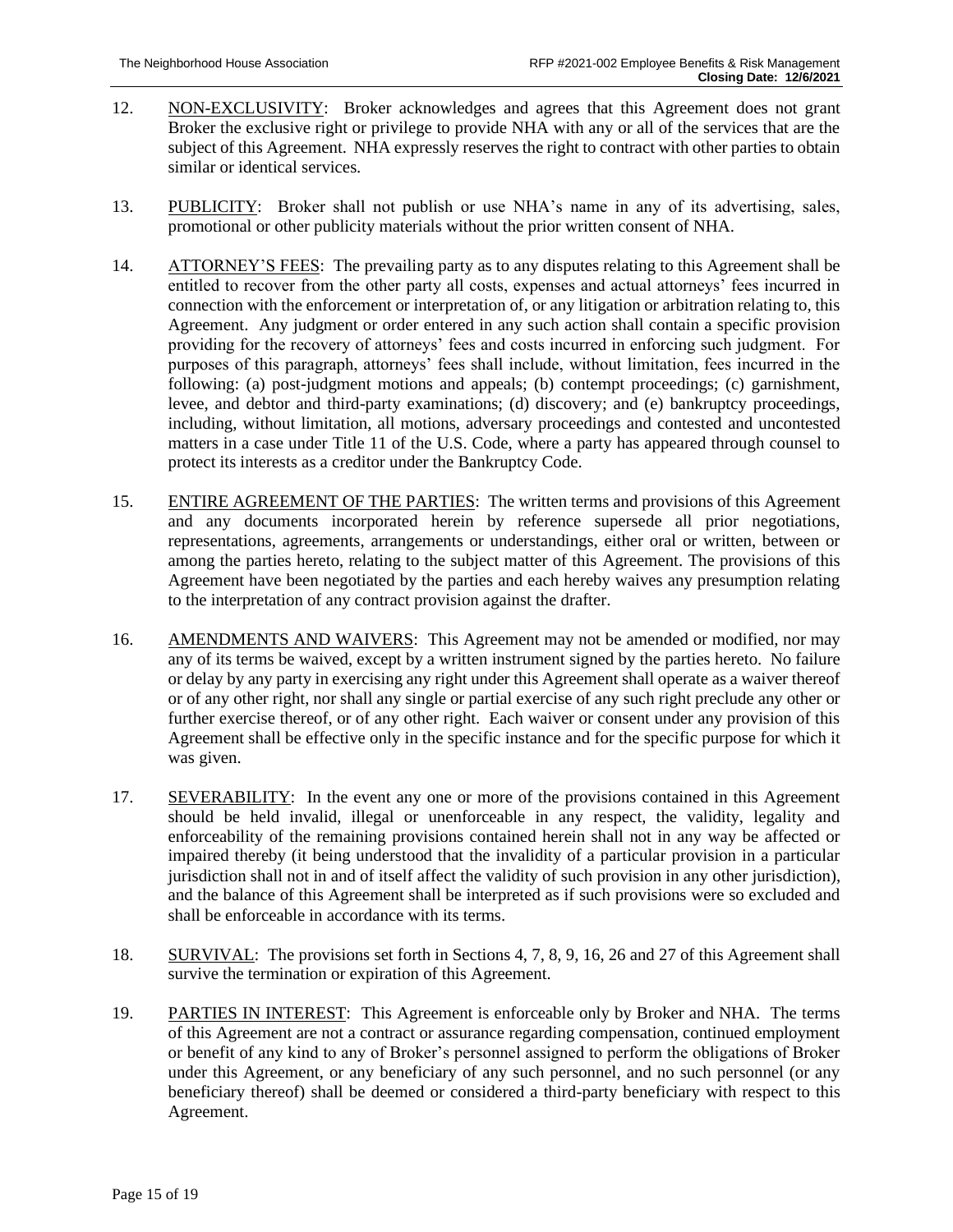- 20. ASSIGNMENT: Broker may not assign this Agreement or any of its rights or obligations hereunder without the prior written consent of NHA. Any attempt by Broker to assign any of its rights or obligations under this Agreement in violation of this Section shall be void. Subject to the foregoing, this Agreement shall be binding upon and inure to the benefit of the parties hereto and their respective successors and permitted assigns.
- 21. HEADINGS: The titles of the articles, sections, subsections, paragraphs and subparagraphs of this Agreement are for convenience of reference only and are not to be considered in construing this Agreement.
- 22. COUNTERPARTS: This Agreement may be executed in two or more counterparts and by facsimile, each of which shall be deemed to be an original, but all of which together shall constitute one and the same instrument.
- 23. GOVERNING LAW: This Agreement shall be governed by and construed in accordance with the internal laws of the State of California applicable to a contract executed and performed in such state, without giving effect to the conflicts of laws principles thereof.
- 24. SIGNATORY AUTHORITY: If Broker is a corporation, partnership, trust or other entity, the individual or individuals signing this Agreement on behalf of Broker represents to NHA that he or she has full authority to do so, has received all required consents, and that his or her signature (together with the signature or signatures of any other individual signing below on behalf of such corporation, partnership, trust or other entity) is (are) the only signatures required to bind Broker.
- 25. NOTICES: All notices or other communications required or permitted hereunder shall be in writing and shall be deemed given or delivered (i) on the date given, if delivered personally or sent by facsimile transmission with confirmation of receipt; (ii) on the date of delivery, if delivered by a recognized express delivery service; or (iii) five (5) days after mailing, if by certified or registered mail, postage prepaid, return receipt requested, to the parties at the addresses set forth below, or at such other addresses as such parties may designate by written notice in the manner aforesaid.

*to NHA addressed*: *with copies to:* Vice President, Human Resources Legal Department The Neighborhood House Association The Neighborhood House Association 5660 Copley Drive 5660 Copley Drive San Diego, California 92111 San Diego, California 92111

## *or to Broker addressed***:**

\_\_\_\_\_\_\_\_\_\_\_\_\_\_\_\_\_\_\_\_\_\_ \_\_\_\_\_\_\_\_\_\_\_\_\_\_\_\_\_\_\_\_\_\_ \_\_\_\_\_\_\_\_\_\_\_\_\_\_\_\_\_\_\_\_\_\_

26. CONFIDENTIALITY: During the term of this Agreement, Broker may have or may be provided access to NHA's proprietary items or confidential information, including but not limited to: all the information acquired and/or generated on NHA's behalf, pursuant to Section 2.1 above ("Confidential Information"). Broker agrees to maintain the confidentiality of NHA's Confidential Information in accordance with this Section and any separate nondisclosure agreement(s) which expressly reference the disclosure(s) between the parties. At a minimum, Broker agrees that it shall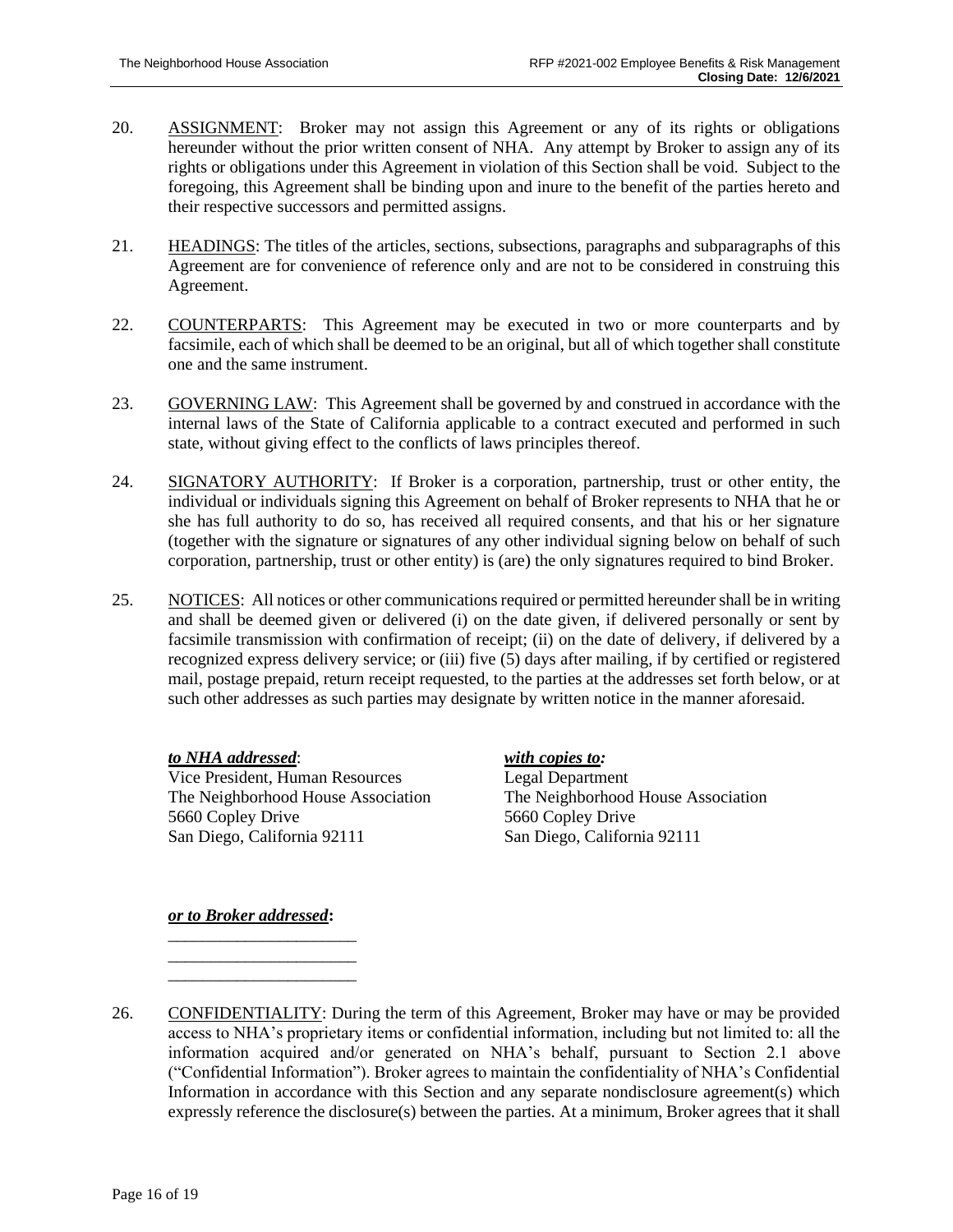not make NHA's Confidential Information available to any third party without the prior written consent of NHA and that title and ownership of the Confidential Information provided by one party to the other shall remain the exclusive property of that party who has the right to possess the Confidential Information.

27. CONFLICT OF INTEREST: Broker agrees that it presently has no interest and shall not acquire any interest, direct or indirect, which could conflict in any manner or degree with those of NHA and the performance of Services under this Agreement. Broker's Project Manager, and such other personnel responsible for carrying out the Services under this Agreement, shall take any and all actions necessary to comply with this provision.

IN WITNESS WHEREOF, the parties hereto have caused this Agreement to be signed in their names and on their behalf by the duly authorized representatives, effective the date first above written.

Respondent

The Neighborhood House Association

| Вy     |  |  |
|--------|--|--|
| Name:  |  |  |
| Title: |  |  |

 $By_$ Name: *Rudolph A. Johnson, III* Title: President and CEO

Approved as to form and legality:

\_\_\_\_\_\_\_\_\_\_\_\_\_\_\_\_\_\_\_\_\_\_\_\_\_\_\_\_\_

*Dwight D. Smith*

Executive VP & General Counsel The Neighborhood House Association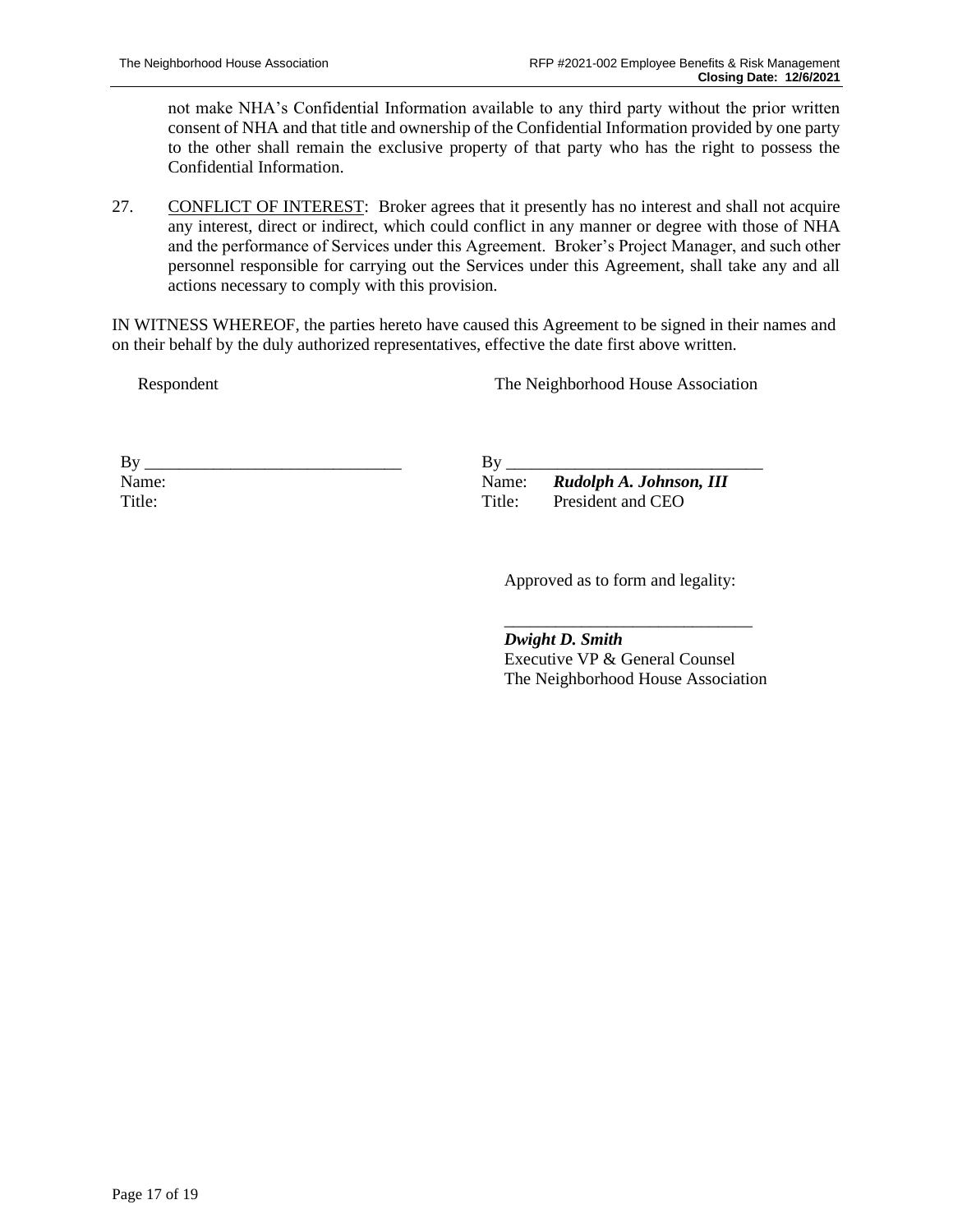# EXHIBIT "A"

### CLIENT SERVICES FEE AGREEMENT STATEMENT OF WORK & FEE SCHEDULE

[DETAILS TO BE PROVIDED BY RESPONDENT]